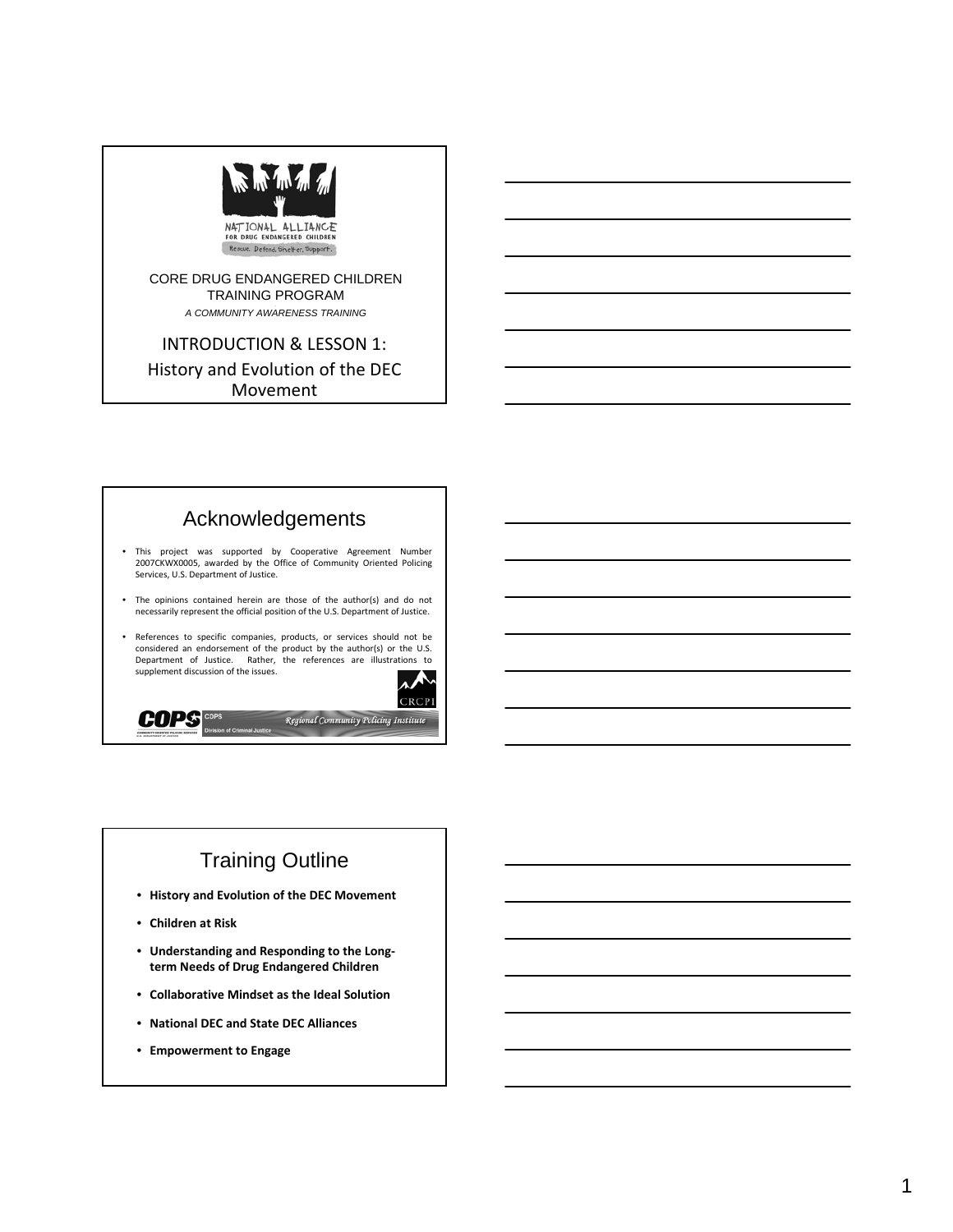## A Look Back

How the Movement Started The actions of **two women** launched the DEC movement

## A Look Back



- Sue Webber-Brown, Butte County (CA) DA Investigator
	- Recognized the connection between child abuse cases and illicit drugs
	- Developed a DEC program in Butte County in 1993 with a new approach to rescuing these children that were living in dangerous drug environments
	- The approach involved forming DEC teams comprising personnel from the District Attorney's Office, Child Services, and Law Enforcement

# Kathey James

A&E Investigative Reports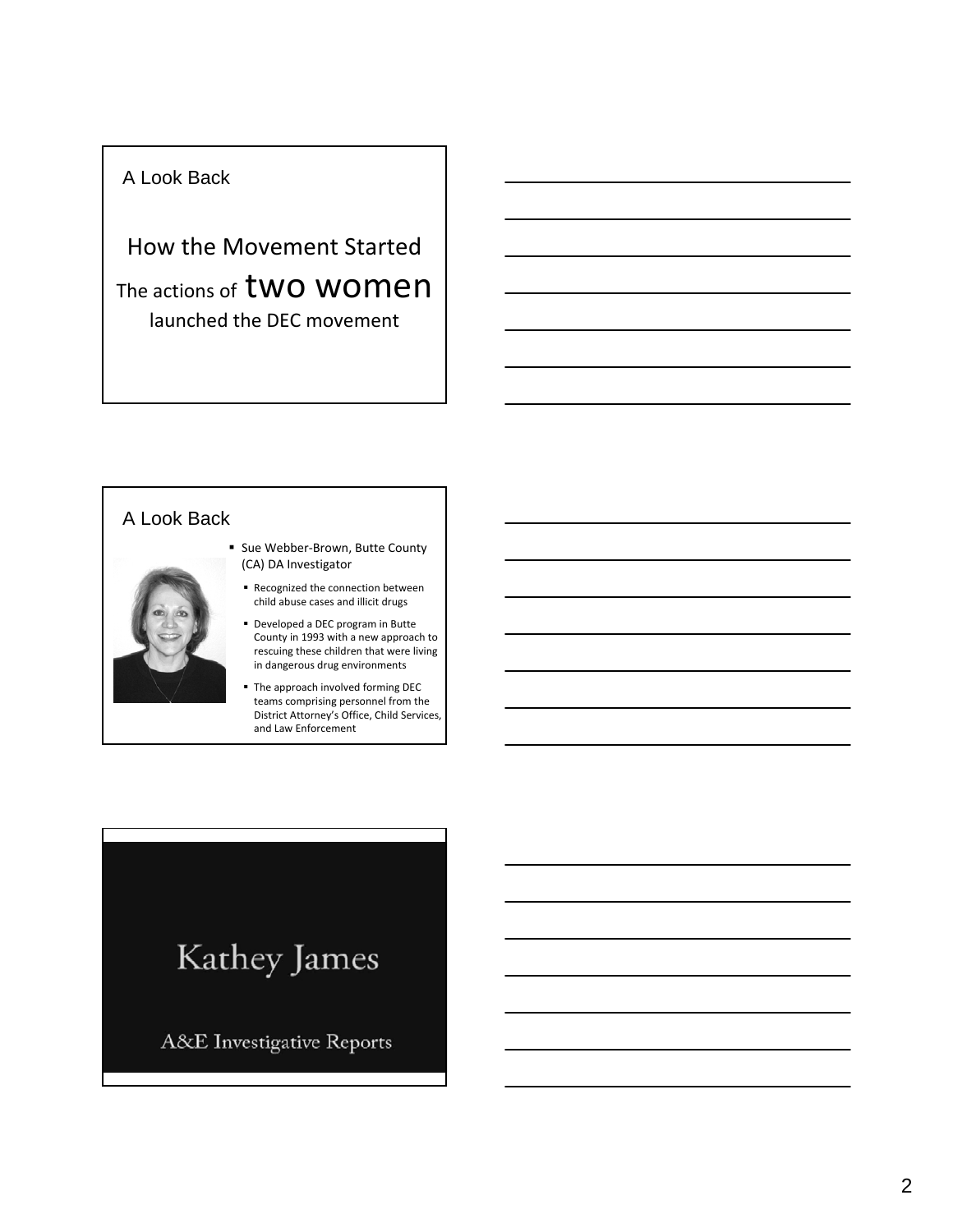# A Look Back

- Kathey Lynn James:
	- December 26, 1995
	- Riverside, California
	- $\bullet$  3 children died in meth lab explosion
	- Sentenced in January 1997 to 45 years to life in prison – 15 years for each murder count



## A Look Back

- **The DEC Team Model:** 
	- Included representatives from:
		- District Attorney's Office
		- Children's Services
		- Law Enforcement
	- Ensured:
		- Full investigation of child endangerment
		- **Prosecution of all appropriate charges**
		- **Immediate intervention**
		- Medical assistance
		- Appropriate placement

# A Look Forward

#### Moving From Teams to Social Change



- National DEC was formed in 2003 by state leaders to help provide leadership and coordination for the growing DEC movement
- National DEC's approach for addressing the needs of children in dangerous drug environments is unique. It promotes social change through proactive collaboration between systems